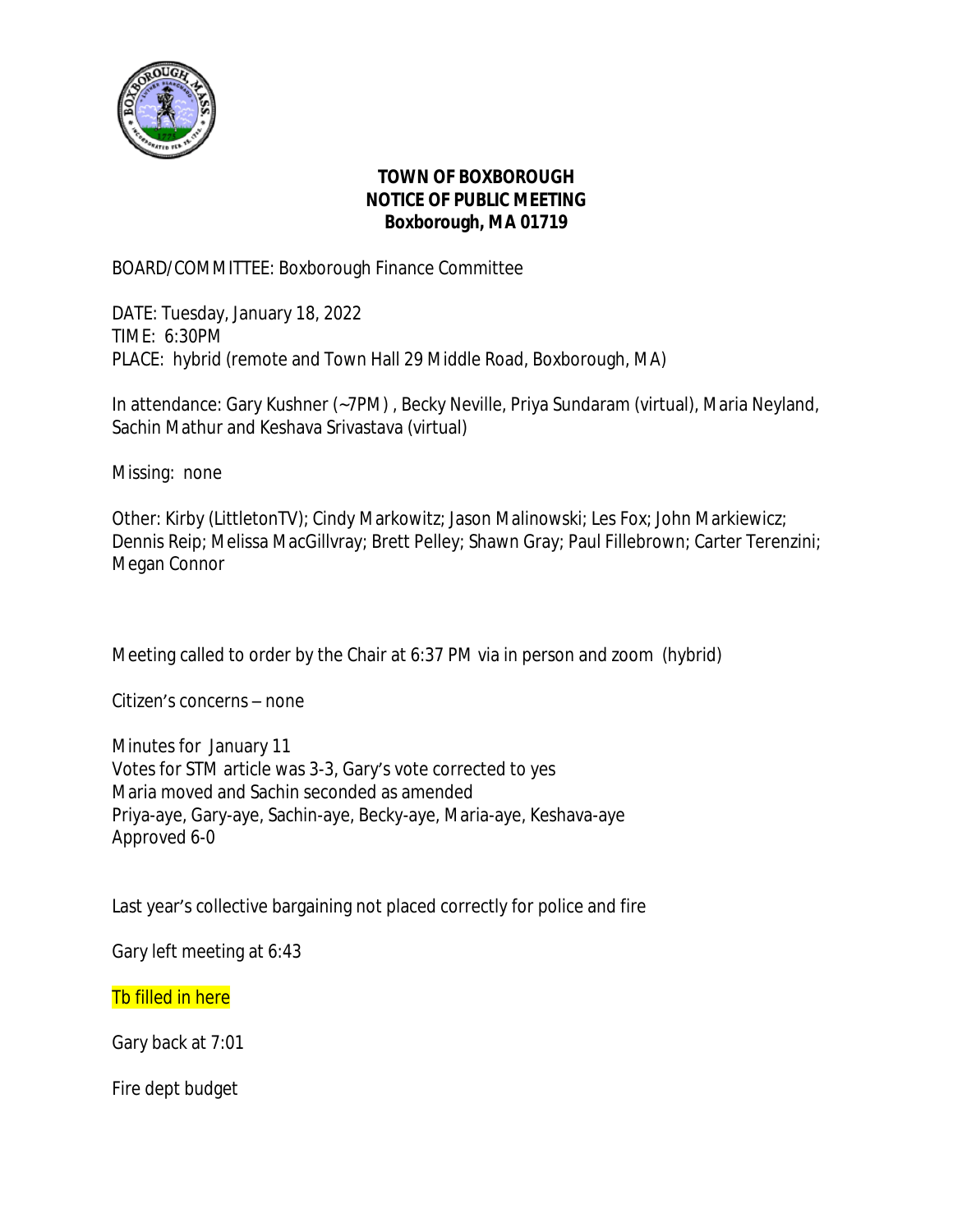

Heating budget up 1860; other expenses up \$310 and uniforms down \$3550 Adding a new EMT/FF at ATM

Staff discussion and looking to add an additional EMT/FF at next ATM.

Call volumes increased over the years. Mutual aid from Boxborough to other towns and other towns to Boxborough. shifts with 3 EMT/FF work, but still many shifts with 2 EMT/FF's. plan to go to ATM for Safer for 2 EMT/FF assuming TA and SelectBoard recommends. The federal recommendation is that if 2 EMT/FF go into a fire then there is back up of 2 EMT/FFs. Discussion on comparing town's population vs number of full time EMT/FF. every town is different. Stow is looking to add 4 additional FF and does not cover 495. Harvard does not have an ambulance.

If an ambulance goes to Emerson hospital then no coverage in town for an hour and a half. Had 3 instances over the last month where multiple calls during same time period. Discussion on the Per Diem and the on-call budgets that have

Overall budget is tight and might have to revote the budget.

Gary moved \$1,158,176 and Keshava seconded for Fire department salary Priya-aye, Gary-aye, Sachin-aye, Becky-aye, Maria-aye, Keshava-aye Approved 6-0

Gary Moved \$148,990 and Maria seconded for fire department other Priya-aye, Gary-aye, Sachin-aye, Becky-aye, Maria-aye, Keshava-aye Approved 6-0

171 – Dennis Reip - conservation Gary Moved \$1600 other and Priya seconded Priya-aye, Gary-aye, Sachin-aye, Becky-aye, Maria-aye, Keshava-aye Approved 6-0

Dennis discussed the \$10,000 for the conservation trust fund from CPC. Seeking approval by FinCom and to move to consent agenda. Gary provided his reasoning why he pushed back over the years. Land in chapter 61 and being offered to Town last week (January 11). 95 Sargent road of about 20 acres with frontage on Littlefield road. Listed as high value in last review of open space plan.

## **STM discussion**

Water resources by Les Fox for article 4

Phase 1 eval including historical review (21E) for quality and quantity of the water and then the financing model.

Then consider acquisition via CPA funds and grants. Consider eminent domain if required.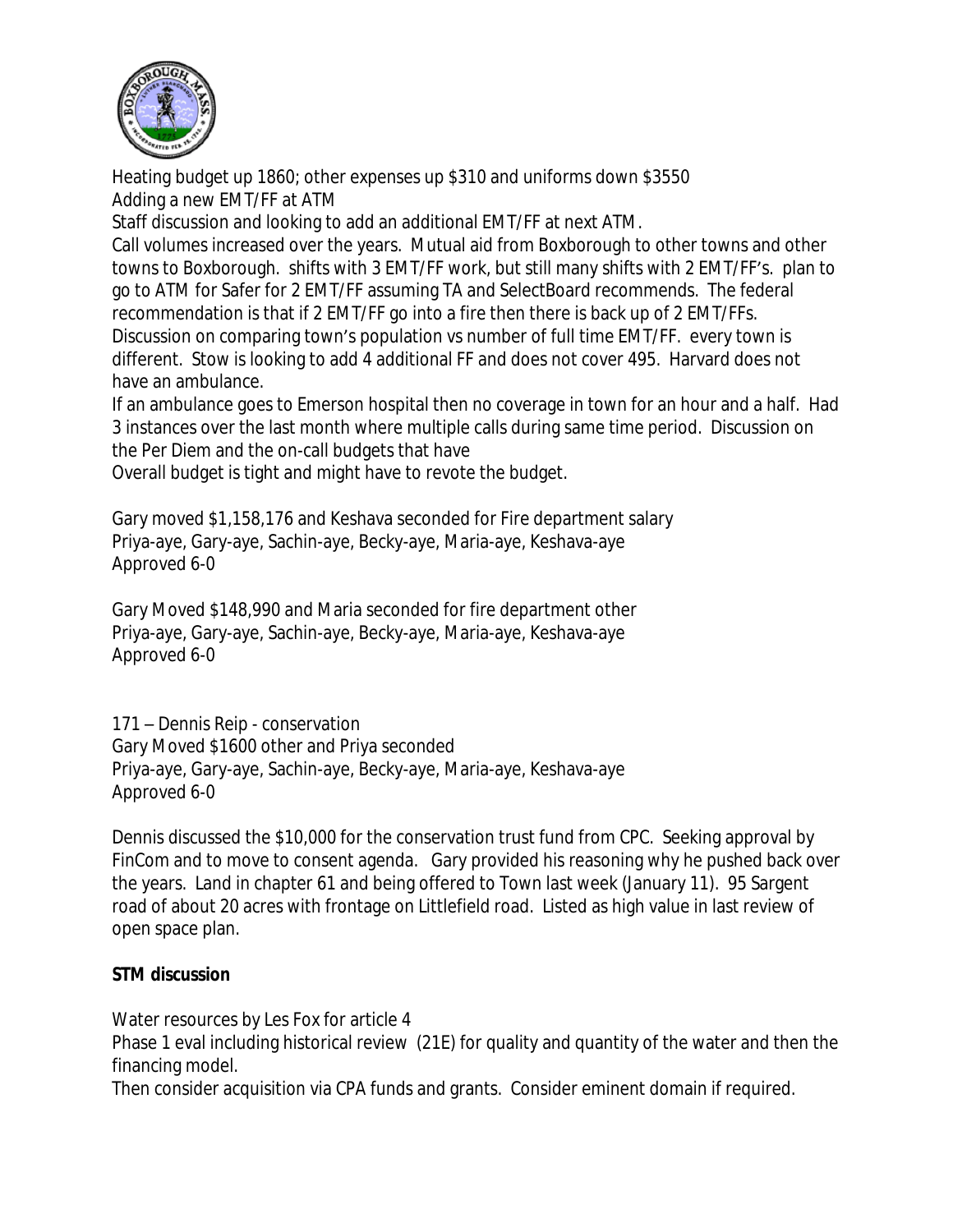

Assessed value (\$75,000) and appraised value (\$275,000) Is there a backup parcel being discussed and why save the CPA funds. If want to use CPA funds then need to wait to ATM. Dennis Reip provided some updates from the CPC. Verbal commitment from DOT (salt remediation program) to do the drilling. Requesting \$75,000. After acquisition there are some thoughts by Les. Then would seek ATM funds to purchase property. There is \$20,000 previously approved at 2021 ATM article. ARPA discussion is Monday night at SB meeting on January 24.

Move to warrant (6 articles)

Article 1 prior year bills, recommendation approved Article 2, reserve fund increase for \$50,000 Article 3, operating budget supplement revised from previously reviewed version. Appropriation request to \$15,000. Step discussion, but the Personnel plan had step 11. Hoping for in-house person applies. 19.5 hours for both positions. Question raised that the asst tax collector/treasurer and not carried in the personnel plan. Plan is to create a full position at ATM via personnel plan. Discussion on adding the words "administrative assistant" in the office of the treasurer/collector…". For recreation commission same words "department assistant"

The FinCom supports the need for these two positions. Gary moved and Sachin seconded \$15,000 Priya-aye, Gary-aye, Sachin-aye, Becky-aye, Maria-aye, Keshava-aye Approved 6-0

Article 4 previously approved

Article 5 water Gary moved \$75,000 and seconded by Keshava Priya-aye, Gary-aye, Sachin-aye, Becky-aye, Maria-aye, Keshava-aye Approved 6-0

Article 6 for recruitment expenses Gary moved \$12,500 and seconded by Maria Priya-aye, Gary-aye, Sachin-aye, Becky-aye, Maria-aye, Keshava-aye Approved 6-0

Planning board budget (175)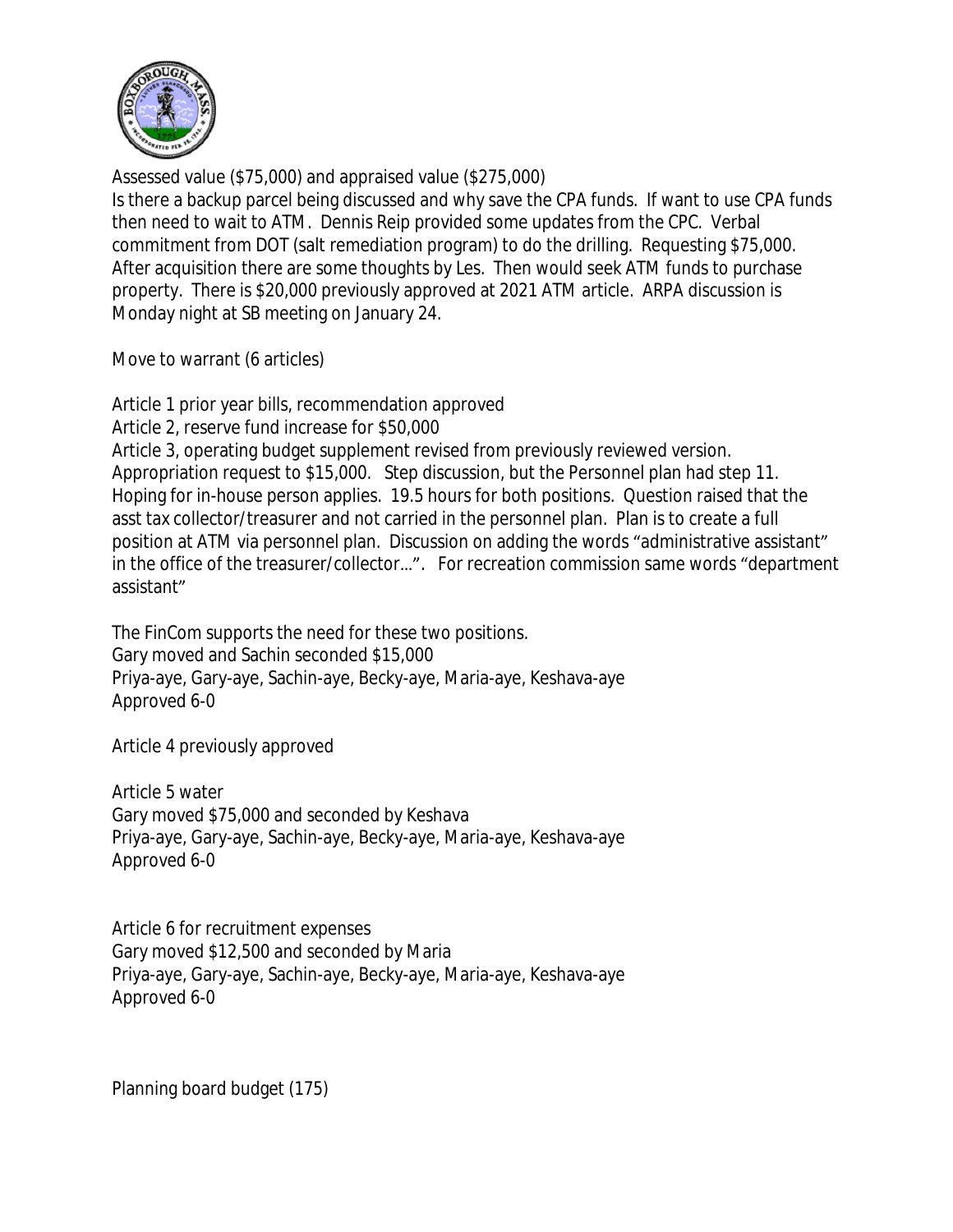

The planning board is planning on taking their salary Gary moved \$5,480 salary and seconded by Maria Priya-aye, Gary-aye, Sachin-aye, Becky-aye, Maria-aye, Keshava-aye Approved 6-0

Maria moved 5,425 and Gary seconded Priya-aye, Gary-aye, Sachin-aye, Becky-aye, Maria-aye, Keshava-aye Approved 6-0

Next meeting is 6:30PM

Maria moved to adjourn and seconded by Sachin Priya-aye, Gary-aye, Sachin-aye, Becky-aye, Maria-aye, Keshava-aye Approved 6-0 At 9:28PM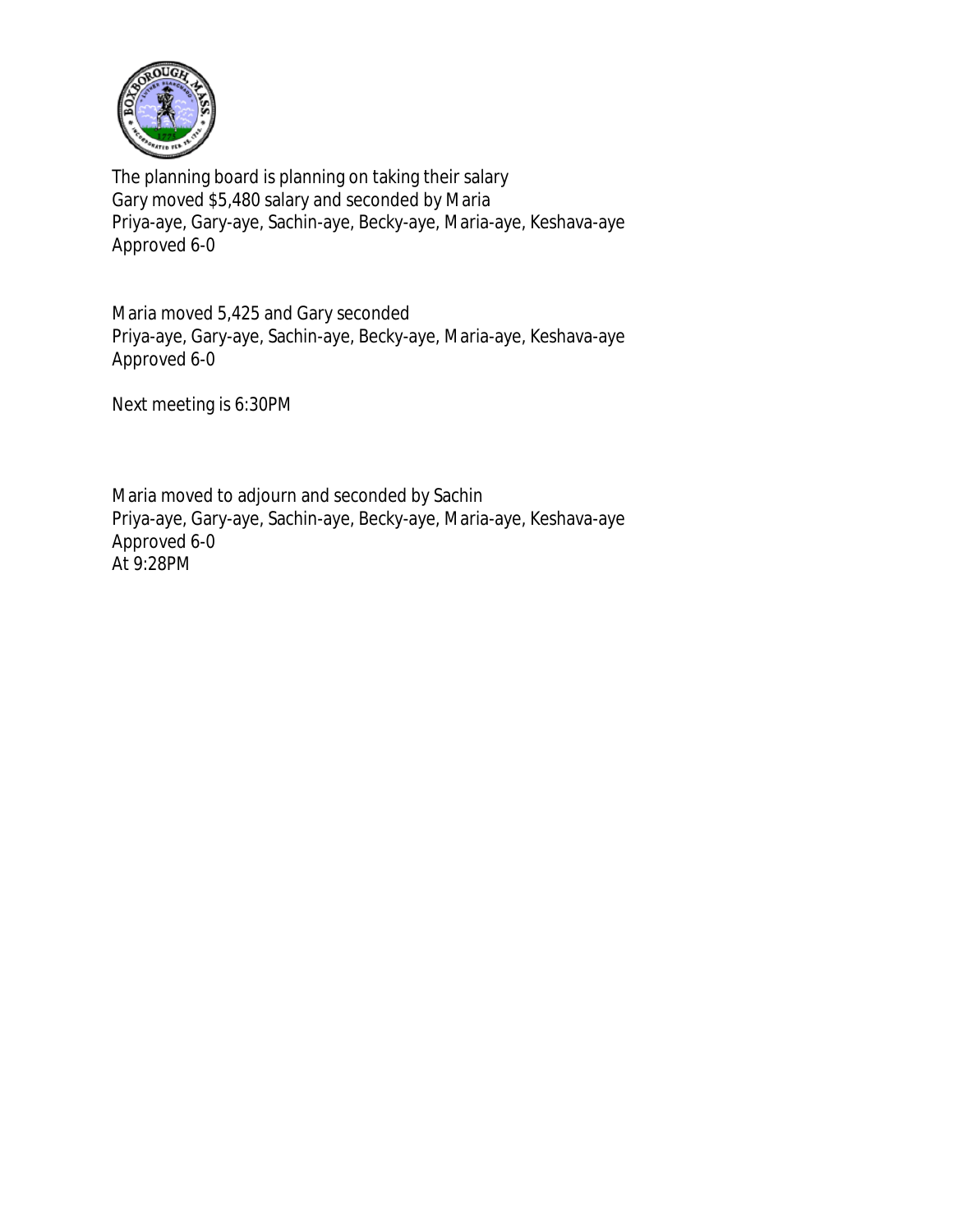

**New treasurer:** Cynthia Petrillo [cpetrillo@boxborough-ma.gov](mailto:cpetrillo@boxborough-ma.gov)

## **[Liaison updates](mailto:cpetrillo@boxborough-ma.gov)**

 $SB SB -$ 

[EDC](mailto:cpetrillo@boxborough-ma.gov) [–](mailto:cpetrillo@boxborough-ma.gov) [Campanelli project](mailto:cpetrillo@boxborough-ma.gov)

[Planning board](mailto:cpetrillo@boxborough-ma.gov) [–](mailto:cpetrillo@boxborough-ma.gov)

 $BLF BLF -$ 

[BBC](mailto:cpetrillo@boxborough-ma.gov) [–](mailto:cpetrillo@boxborough-ma.gov) [meeting on January](mailto:cpetrillo@boxborough-ma.gov) [19](mailto:cpetrillo@boxborough-ma.gov)

[Personnel board](mailto:cpetrillo@boxborough-ma.gov) [–](mailto:cpetrillo@boxborough-ma.gov)

[RecCom](mailto:cpetrillo@boxborough-ma.gov) [–](mailto:cpetrillo@boxborough-ma.gov)

[Housing](mailto:cpetrillo@boxborough-ma.gov) [–](mailto:cpetrillo@boxborough-ma.gov)

[AB regional building committee](mailto:cpetrillo@boxborough-ma.gov) [–](mailto:cpetrillo@boxborough-ma.gov) [meeting](mailto:cpetrillo@boxborough-ma.gov) [on January 12](mailto:cpetrillo@boxborough-ma.gov)

[Regional school meeting](mailto:cpetrillo@boxborough-ma.gov) [–](mailto:cpetrillo@boxborough-ma.gov) [budget review and Boxborough](mailto:cpetrillo@boxborough-ma.gov)['](mailto:cpetrillo@boxborough-ma.gov)[s share was cut.](mailto:cpetrillo@boxborough-ma.gov)

[CPC](mailto:cpetrillo@boxborough-ma.gov) [–](mailto:cpetrillo@boxborough-ma.gov) [public hearing , no change to rental program](mailto:cpetrillo@boxborough-ma.gov)

[CoA](mailto:cpetrillo@boxborough-ma.gov)[–](mailto:cpetrillo@boxborough-ma.gov) [Maria attended meeting; concern being priced out of town \(taxes\). Lunches are back to](mailto:cpetrillo@boxborough-ma.gov)  [remote.](mailto:cpetrillo@boxborough-ma.gov)

[Water resources](mailto:cpetrillo@boxborough-ma.gov)[–](mailto:cpetrillo@boxborough-ma.gov)

[Sustainability](mailto:cpetrillo@boxborough-ma.gov)[–](mailto:cpetrillo@boxborough-ma.gov)

[Correspondence](mailto:cpetrillo@boxborough-ma.gov) [–](mailto:cpetrillo@boxborough-ma.gov)

[Becky reviewed the upcoming agendas](mailto:cpetrillo@boxborough-ma.gov)

[January](mailto:cpetrillo@boxborough-ma.gov) [11 to start at 6:30](mailto:cpetrillo@boxborough-ma.gov) [in open meeting then executive session](mailto:cpetrillo@boxborough-ma.gov) [and](mailto:cpetrillo@boxborough-ma.gov) [then back to the](mailto:cpetrillo@boxborough-ma.gov)  [meeting, send any questions to Sachin on DPW who will then send to Ed](mailto:cpetrillo@boxborough-ma.gov) [Capital Saturday will be either February](mailto:cpetrillo@boxborough-ma.gov) [5 or 12](mailto:cpetrillo@boxborough-ma.gov)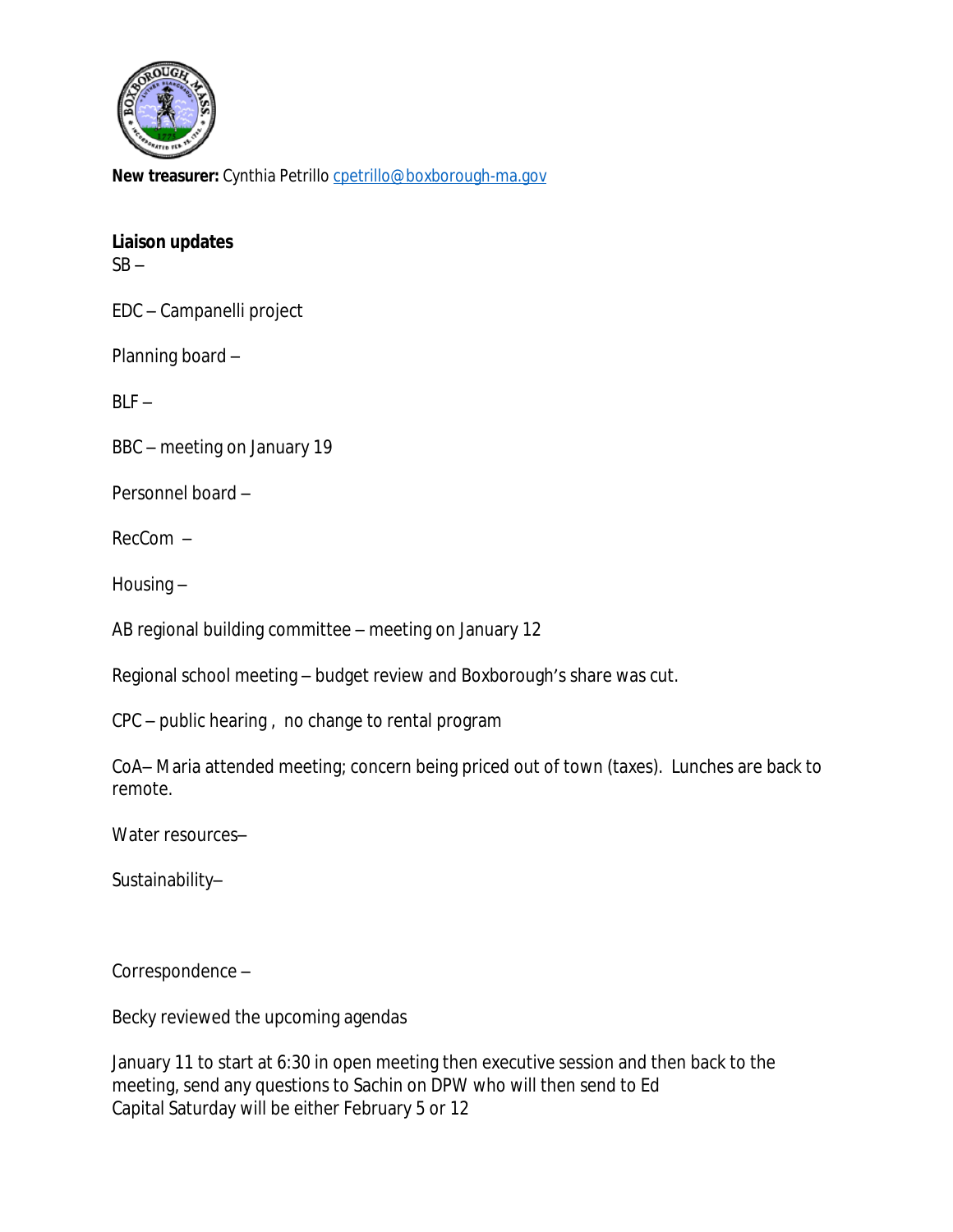

Gary did send to Sachin his recommended updates for the OPEB policy

Maria Neyland moved to adjourn and Sachin Mathur seconded, Priya-aye, Sachin-aye, Gary-aye, Maria-aye, Keshava-aye, Becky-aye Approved 6-0

Adjourned at 9:43PM

Exhibits used: Minutes for January 4, 2022 Budget for FY2023 STM proposed warrant RecCom revolving fund history

#### Next meetings:

January 11 January 18 January 25 **February** February February February March March **March** March

RFT tracker

| Item                   | description | Amount   | Start at  | comments |
|------------------------|-------------|----------|-----------|----------|
|                        |             |          | \$150,000 |          |
| <b>HVAC at museum</b>  |             | \$6,700  | \$143,300 |          |
| Acc't Consultant &     |             | \$39,820 | \$103,480 |          |
| Training               |             |          |           |          |
| T/C consulting         |             | \$5,000  | \$98,480  |          |
| Hager well             | Nov 30 2021 | \$26000  | \$72,480  |          |
| Treasurer / consultant | Dec 7 2021  | \$10,500 | \$61,980  |          |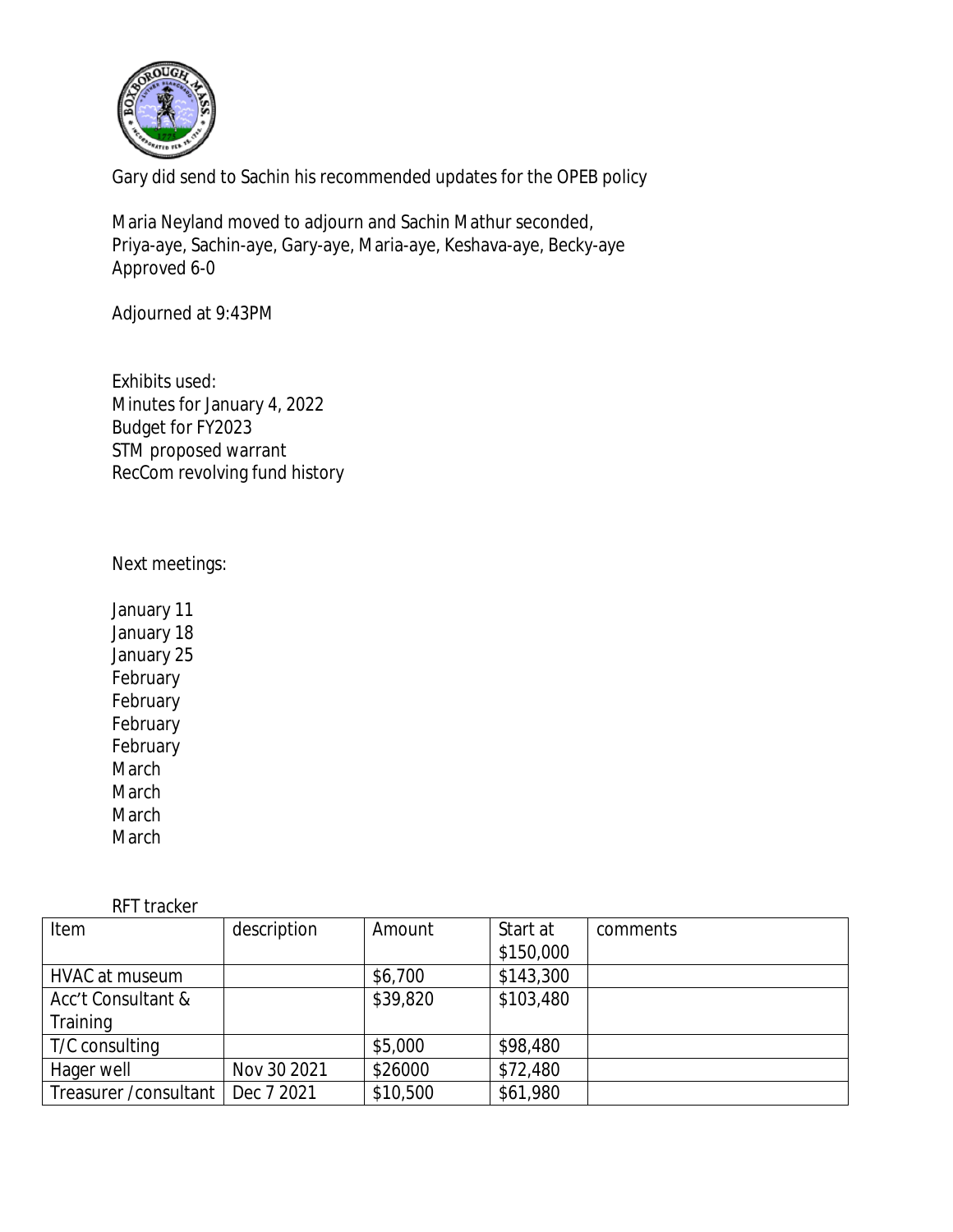

| Hager maintenance | Dec 7 2021  | \$3,500  | \$58,480 |  |
|-------------------|-------------|----------|----------|--|
| Tax collector     | Jan 11 2022 | \$15,200 | \$42,280 |  |
| consulting        |             |          |          |  |
|                   |             |          |          |  |

# Budget tracker

| Budget<br># | Salary/other | Title                      | Voted \$                 | vote    | date    |
|-------------|--------------|----------------------------|--------------------------|---------|---------|
| 114         | Salary       | Moderator                  | \$                       |         |         |
| 114         | Other        |                            | $\overline{\mathcal{L}}$ |         |         |
| 119         | Salary       | Town constable             | \$                       |         |         |
| 119         | other        |                            | \$                       |         |         |
| 122         | Salary       | Select Board               | \$                       |         |         |
| 122         | Other        |                            | \$                       |         |         |
| 123         | Salary       | Town Administrator         | $\overline{\mathcal{L}}$ |         |         |
| 123         | Other        |                            | \$                       |         |         |
| 131         | Salary       | <b>Finance Committee</b>   | \$                       |         |         |
| 131         | Other        |                            | \$                       |         |         |
| 135         | Salary       | Town Accountant            | \$                       |         |         |
| 135         | Other        |                            | \$                       |         |         |
| 141         | Salary       | <b>Town Assessor</b>       | $\overline{\$}$          |         |         |
| 141         | Other        |                            | $\overline{\$}$          |         |         |
| 145         | Salary       | <b>Treasurer Collector</b> | \$                       |         |         |
| 145         | Other        |                            | \$                       |         |         |
| 151         | Salary       | Legal                      | $\overline{\$}$          |         |         |
| 151         | Other        |                            | \$                       |         |         |
| 152         | Salary       | Personnel Board            | \$                       |         |         |
| 152         | Other        |                            | $\overline{\mathcal{L}}$ |         |         |
| 156         | Salary       | Technology                 | \$                       |         |         |
| 156         | Other        |                            | \$                       |         |         |
| 161         | Salary       | <b>Town Clerk</b>          | $\overline{\$}$          |         |         |
| 161         | Other        |                            | \$                       |         |         |
| 162         | Salary       | Elections and              | \$                       |         |         |
|             |              | registration               |                          |         |         |
| 162         | Other        |                            | \$                       |         |         |
| 171         | Other        | <b>Conservation Comm</b>   | \$1600                   | $6 - 0$ | 1/18/22 |
| 174         | Salary       | <b>Town Planner</b>        | \$                       |         |         |
| 174         | Other        |                            | \$                       |         |         |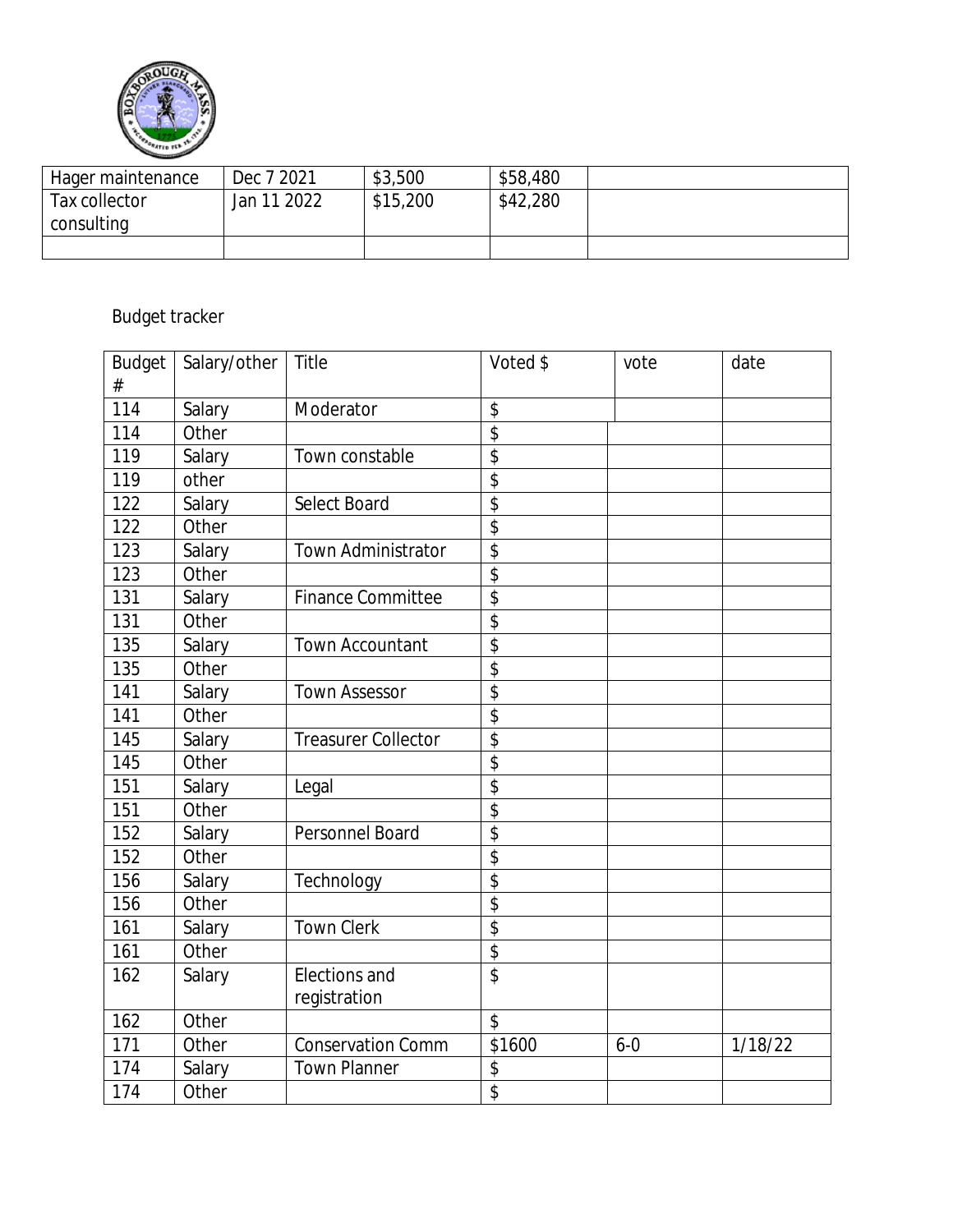

| 175 | Salary | Planning Board            | \$              |         |         |
|-----|--------|---------------------------|-----------------|---------|---------|
| 175 | Other  |                           | \$              |         |         |
| 176 | Salary | ZBA                       | \$              |         |         |
| 176 | Other  |                           | \$              |         |         |
| 179 | Salary | AG Comm                   | \$              |         |         |
| 179 | Other  |                           | \$              |         |         |
| 182 | Salary | Economic Develop.         | \$              |         |         |
| 182 | Other  |                           | \$              |         |         |
| 192 | Salary | <b>Town Hall</b>          | \$              |         |         |
| 192 | Other  |                           | \$              |         |         |
| 196 | Salary | Facilities                | \$              |         |         |
| 196 | Other  |                           | \$              |         |         |
| 199 | Salary | Sustainability Com.       | \$              |         |         |
| 199 | Other  |                           | \$              |         |         |
| 210 | Salary | Police                    | \$              |         |         |
| 210 | Other  |                           | \$              |         |         |
| 215 | Salary | Dispatch                  | \$              |         |         |
| 215 | Other  |                           | \$              |         |         |
| 220 | Salary | Fire                      | \$1158176       | $6 - 0$ | 1/18/22 |
| 220 | Other  |                           | \$148990        | $6 - 0$ | 1/18/22 |
| 241 | Salary | <b>Building inspector</b> | \$              |         |         |
| 241 | Other  |                           | $\overline{\$}$ |         |         |
| 292 | Salary | <b>ACO</b>                | \$              |         |         |
| 292 | Other  |                           | \$              |         |         |
| 299 | Salary | <b>Field Driver</b>       | \$              |         |         |
| 299 | Other  |                           | \$              |         |         |
| 300 | Salary | School committee          | \$              |         |         |
| 300 | Other  |                           | \$              |         |         |
| 310 | Other  | Minuteman                 | \$              |         |         |
| 311 | Other  | Assabet                   | \$              |         |         |
| 312 | Other  | Nashoba                   | \$              |         |         |
| 320 | Other  | <b>ABRSD</b>              | $\overline{\$}$ |         |         |
| 422 | Salary | <b>DPW</b>                | \$626,621       | $6 - 0$ | 1/11/22 |
| 422 | Other  |                           | \$130,496       | $6 - 0$ | 1/11/22 |
| 423 | Salary | Snow & Ice                | \$66,880        | $6 - 0$ | 1/11/22 |
| 423 | Other  |                           | \$139,710       | $6 - 0$ | 1/11/22 |
| 424 | Other  | <b>Street Lighting</b>    | \$3,000         | $6 - 0$ | 1/11/22 |
| 425 | Other  | Hager Well                | \$61,280        | $6 - 0$ | 1/11/22 |
| 429 | Other  | Fuel                      | \$110,105       | $6 - 0$ | 1/11/22 |
| 431 | other  | Hazardous Waste           | \$10,000        | $6 - 0$ | 1/11/22 |